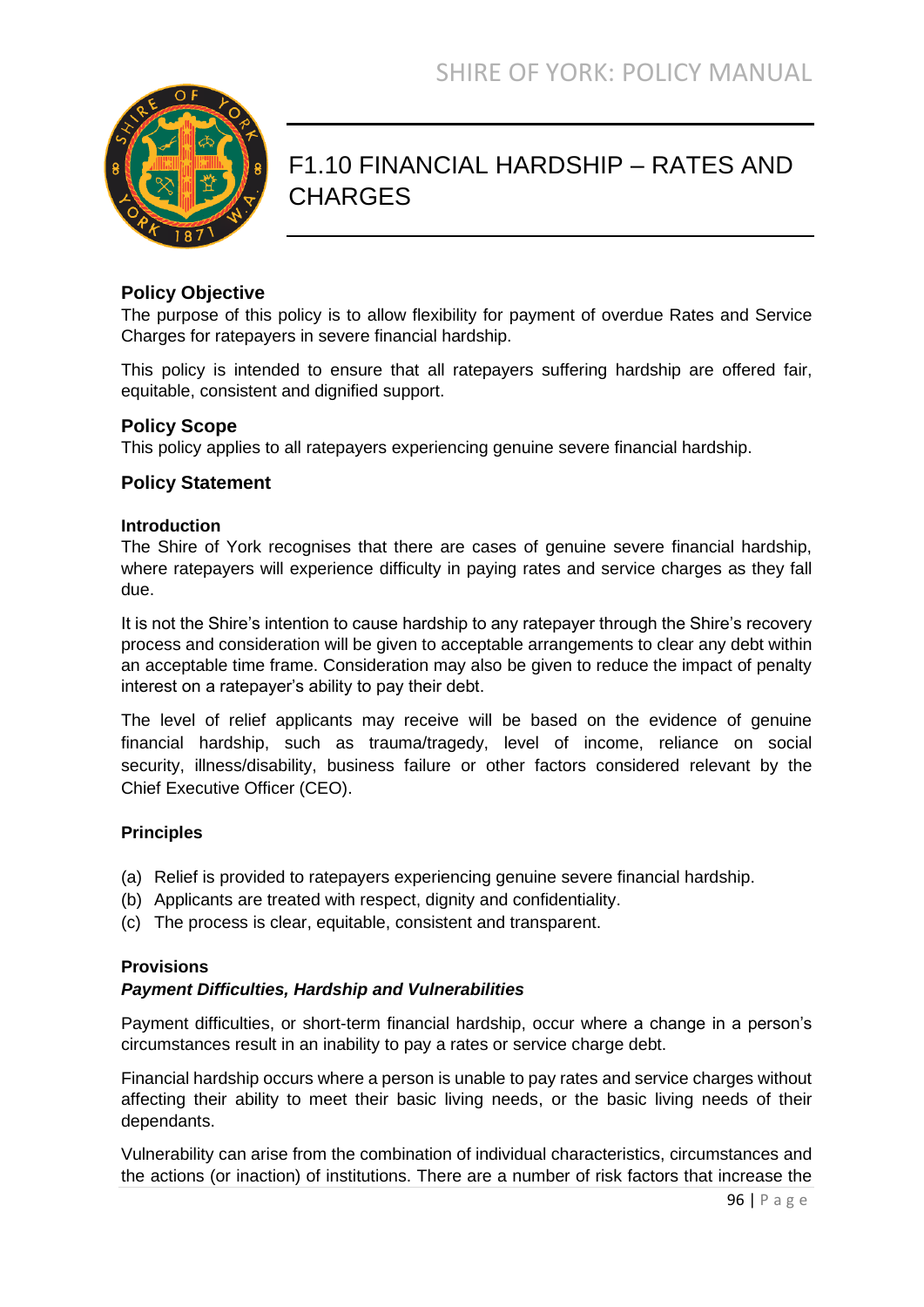# SHIRE OF YORK: POLICY MANUAL

potential for people to find themselves in a situation of vulnerability. The Shire will use the Ombudsman Western Australia's four principles of good practice (Good Culture, Good Decisions, Good Support and Good Service) when considering the collection of overdue rates of people in situations of vulnerability. Any information provided to the Shire will be treated confidentially and respectfully with the aim of achieving positive outcomes.

#### *Financial Hardship Criteria*

While evidence of hardship will be required, the Shire recognises that not all circumstances are alike. A flexible approach is to be applied to a range of individual circumstances including, but not limited to, the following situations:

- Recent unemployment or under-employment
- Sickness or recovery from sickness
- Low income or loss of income
- Unanticipated circumstances such as caring for and supporting extended family

Ratepayers seeking relief under this policy, must provide evidence from a qualified financial body (financial counsellor, accountant or bank). Ratepayers are encouraged to provide any information about their individual circumstances that may be relevant for assessment. This may include demonstrating a capacity to make some payment and where possible, entering into a payment proposal.

Any requests for relief outside the scope of this policy are to be referred to Council for their consideration.

The Shire will consider all circumstances, applying the principles of fairness, integrity and confidentiality whilst complying with statutory responsibilities.

#### **Relief Options**

#### *Payment Agreements*

Payment arrangements facilitated in accordance with Section 6.49 of the Act are of an agreed frequency and amount. These arrangements will consider the following:

- That a ratepayer has made genuine effort to meet rate and service charge obligations in the past;
- The payment arrangement will establish a known end date that is realistic and achievable;
- The ratepayer will be responsible for informing the Shire of any change in circumstance that jeopardises the agreed payment schedule.

#### *Interest Charges*

A ratepayer that meets the Financial Hardship Criteria and enters into a payment arrangement may request a suspension and/or write off of interest charges (excluding the late payment interest applicable to the Emergency Services Levy) up to a maximum of \$400.

Applications will be assessed on a case by case basis.

#### *Debt Recovery*

The Shire will suspend any debt recovery process that has commenced, whilst negotiating a suitable payment arrangement with a ratepayer, provided the ratepayer is making regular payments towards the debt and is maintaining reasonable communication with Shire officers.